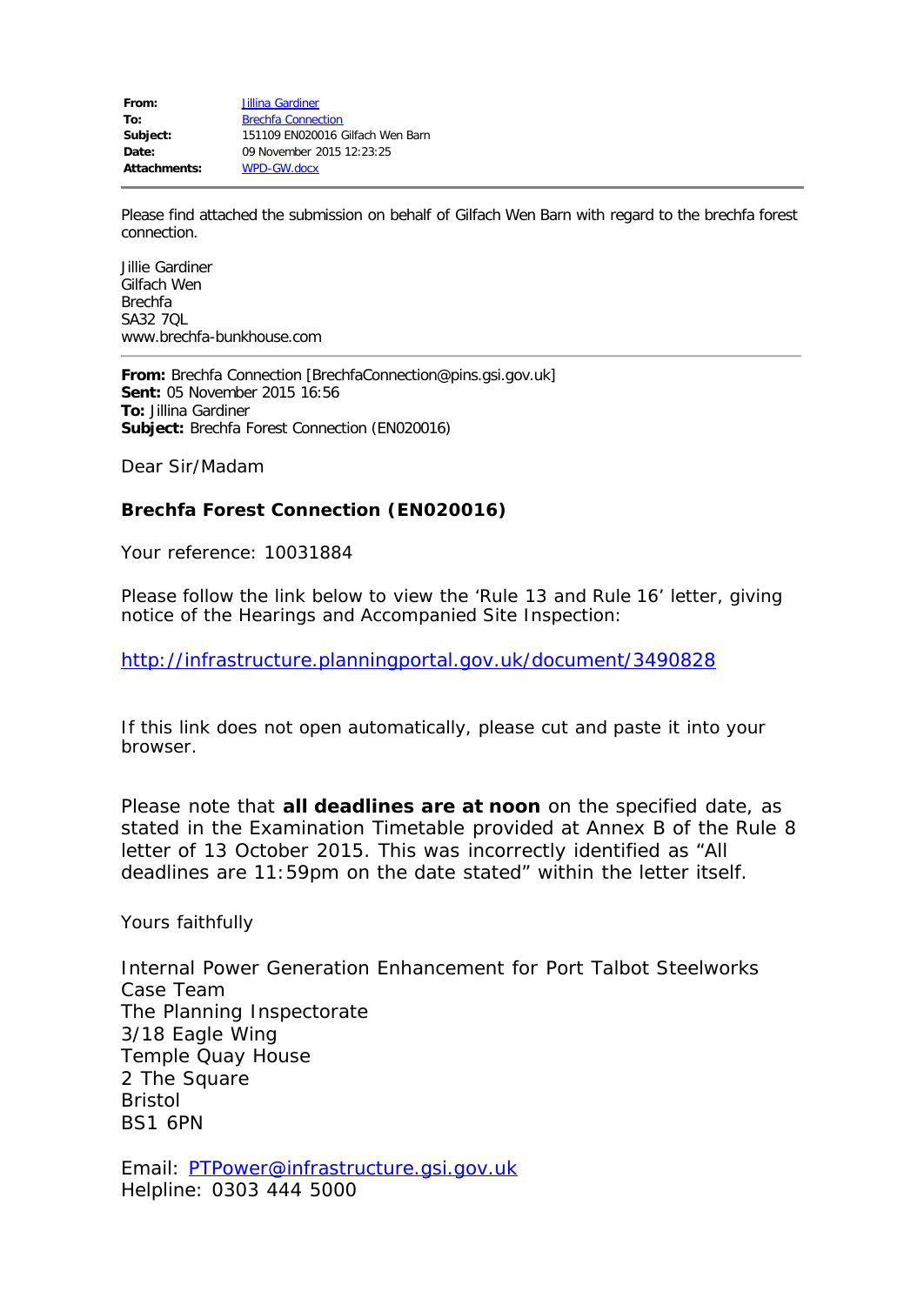Web: www.planningportal.gov.uk/planninginspectorate (Planning Inspectorate casework and appeals)

### 

Correspondents should note that all communications to or from the Planning Inspectorate may be automatically logged, monitored and/or recorded for lawful purposes.

This email and any files transmitted with it are confidential and intended solely for the use of the individual or entity to whom they are addressed. If you have received this email in error please notify the system manager.

This footnote also confirms that this email message has been scanned by Websense Email Security Gateway for the presence of computer viruses.

www.websense.com

#### 

The original of this email was scanned for viruses by the Government Secure Intranet virus scanning service supplied by Vodafone in partnership with Symantec. (CCTM Certificate Number 2009/09/0052.) This email has been certified virus free. Communications via the GSi may be automatically logged, monitored and/or recorded for legal purposes.

This email was scanned by the Government Secure Intranet anti-virus service supplied by Vodafone in partnership with Symantec. (CCTM Certificate Number 2009/09/0052.) In case of problems, please call your organisations IT Helpdesk. Communications via the GSI may be automatically logged, monitored and/or recorded for legal purposes.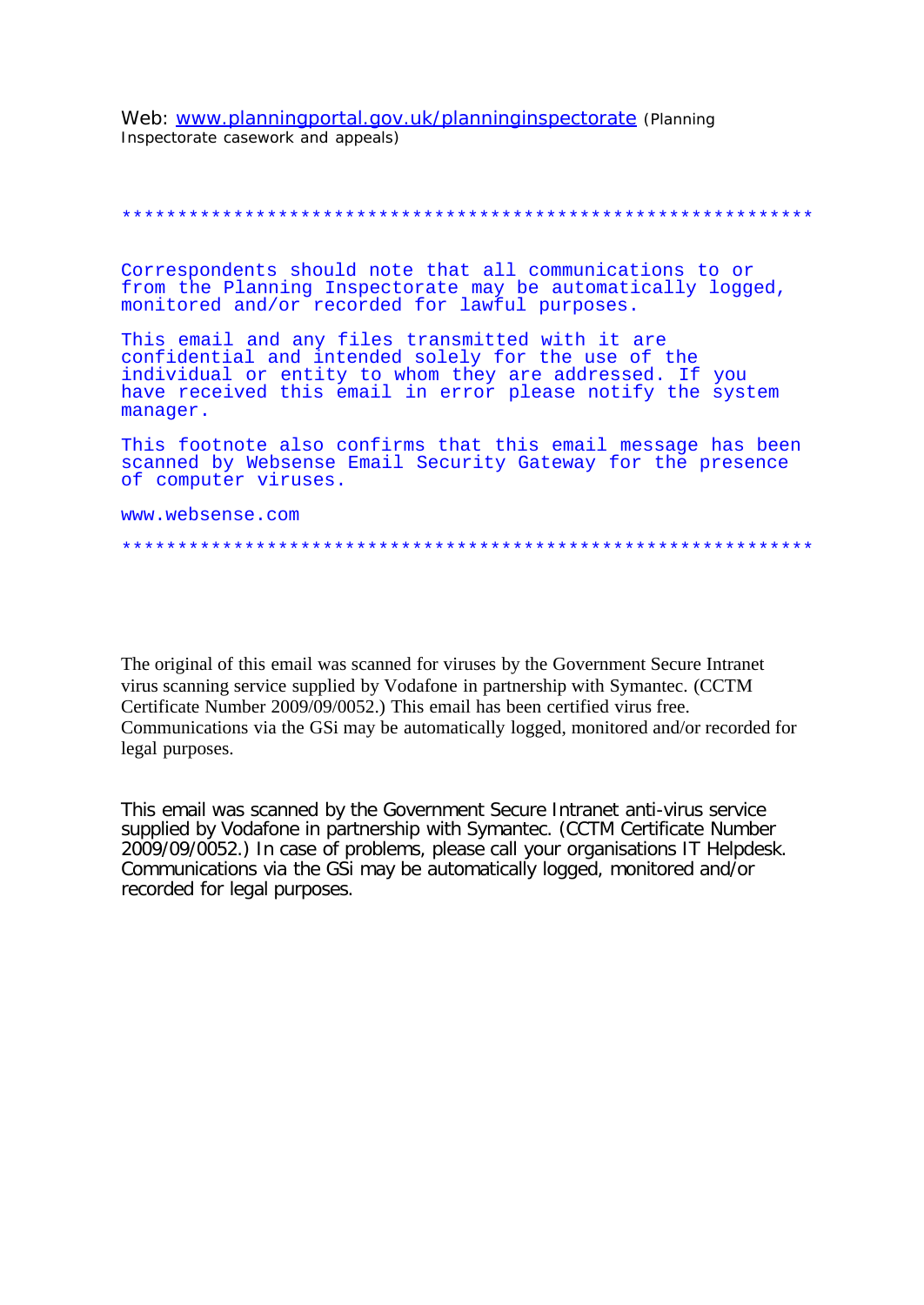Jillina Gardiner

Gilfach Wen Barn

Gilfach Wen

Brechfa

**Carmarthenshire** 

SA32 7QL

8th November 2015

Brechfa Forest Connection Infrastructure Planning Examination

## **Brechfa Forest Connection (EN020016)**

Your reference: 10031884

Having discussed the implications of this grid connection to Brechfa Forest for my business with the others employed by that business and with my customers I feel it appropriate to submit a response reflecting the impact this development will have on my business, the other businesses dependant on my business and the local economy.

I have worked hard to build up a business which not only supports myself but also supports the local economy. I restored and converted a derelict stone barn on my property to provide holiday accommodation for groups of up to 32 people visiting Brechfa Forest. I have invested £260,000 in this project and used local builders. I received a grant from Carmarthenshire County Council regeneration department for the building work linked to the jobs created. The business plan identified the need for accommodation for groups of friends or extended families visiting Brechfa Forest West for walking, cycling or riding holidays. This grant application was audited by the Welsh Assembly before EU funds were made available to support the development.

In addition to the direct employment created by my business, the provision of accommodation for groups also supports other enterprises in the area.

- Guests often purchase locally produced food and drink, particularly from the  $\mathbf{r}^{\mathrm{max}}$ community stores in Brechfa.
- Groups often combine walking through the forest with visiting a pub for lunch. Or they go out for an evening meal at a local pub. With an expenditure ranging between £640 (32 x £20) to £1280 (32 x £40) each time a group visits a local pub my business makes a major contribution to the survival of those businesses.
- I advertise the services of a local catering company to all groups. Some book an evening meal prepared by the caterers using meat from my own flock of sheep, others book the caterers to provide a buffet, or provide all meals for their stay.
- I sell cards with photographs of the forest and mountain scenes produced by a local  $\mathbf{r}^{\mathrm{max}}$ person to guests.
- Guests often book a local minibus company to transport them to one of the local pubs when going out for the evening.
- Some groups hire mountain bikes from a local company and that company has  $\mathbf{r}^{(1)}$ recently expanded into providing a bike mechanic service. Guests do not necessarily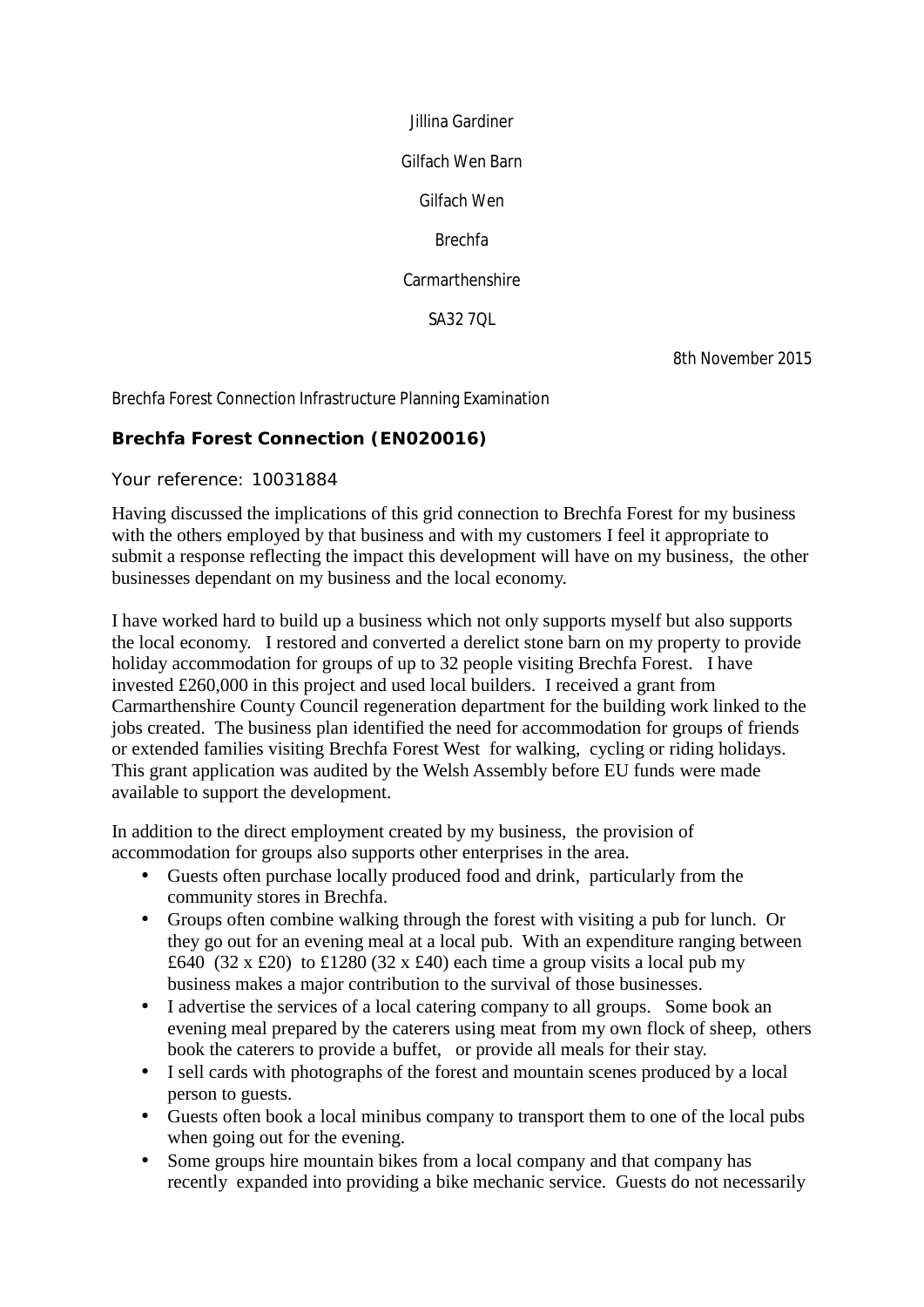to go to the mountain bike trails, one of the market sectors I advertise to are triathlete clubs who use Brechfa West for training camps.

The property is a barn conversion on a farm on the opposite side of the valley from the western side of Brechfa Forest. The property overlooks Brechfa Forest West from the lounge, garden, and some of the bedrooms. The property is popular with groups of friends and extended families meeting for a reunion with the attractive landscape and freedom of the right to roam through Brechfa Forest West including visiting local heritage sites forming an important part of the marketing of the property, that has generated a high level of repeat visits. There has been research published on the reduction in the price guests are willing to pay for holiday accommodation when the views include power lines, but this research has not been referenced or incorporated in the WPD application for this power line.

The current proposal requires the creation of a wide gash across the forest to take the power line through to the far side of the forest from the rest of the grid route. This wide gash will have to be maintained for the life of the wind farm, and will be very intrusive in the views from my business, and to holiday makers in general travelling along the B4310 between Carmarthen and Brechfa. Whereas the grid connection could be terminated on the western side of the Brechfa Forest West (BFW) site, instead of being taken across the forest to the eastern edge.

I have been unable to locate in the documentation provided by WPD any analysis of why there has been no attempt to mitigate the impact of this development by minimising the length of power line needed. I understand from the documents submitted by Western Power Distribution that it is not only local residents who have questioned why the substation in the forest cannot be constructed on the western side of the forest, but that Carmarthenshire County Council have also raised this issue with WPD.

I believe that this lack of mitigation is one example of the rush to push this planning application through the system for the financial benefit of their clients without considering the implications for the community. Is the placement of the substation and running the cabling across the forest a symptom of not revising the design of the power line now that it is only required for a single wind farm? It simply does not make sense to claim that cutting a swathe through the forest, constructing a power line along its length and constructing a substation at the end of the line including maintaining that swathe through the forest and the power line for the duration of the wind farm, costs less and has less environmental impact than constructing just the substation closer to the grid connection.

I do not consider that WPD has considered, and has certainly not provided the evidence of consideration of the costs and benefits of mitigation by putting the power line underground in sensitive locations.

If there are undocumented technical reasons for the position of the substation, then an audited independent costing for putting the power line underground to reduce the visual and environmental impact of cutting a wide gash through the forest visible from properties and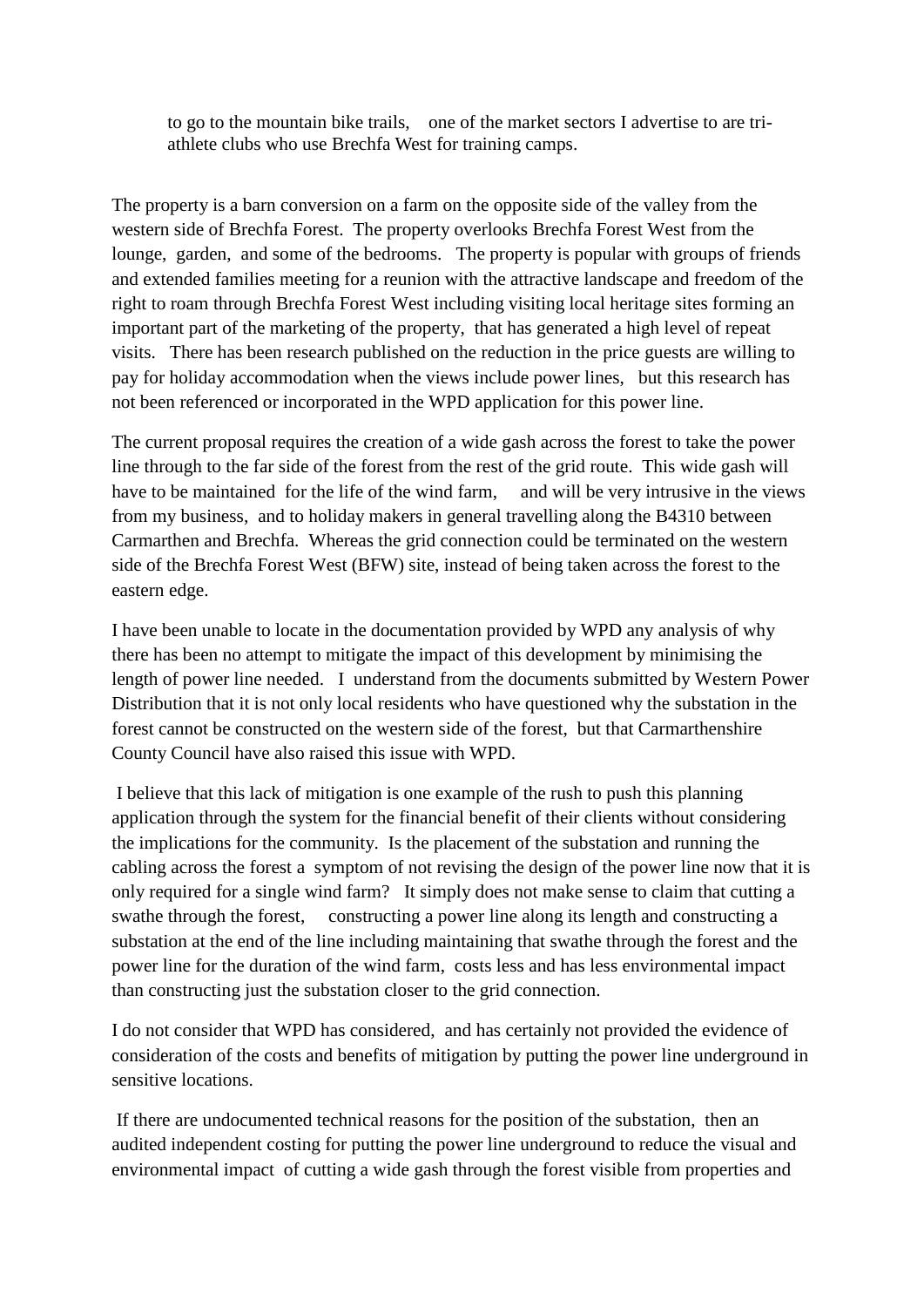the road to Brechfa should have been provided as well as justification on claims that it would be environmentally negative.

A common thread in guests requests for assistance in making plans for their stay is that for the duration of their stay they prefer to go on walks, cycle rides or horse rides starting from the property rather than travelling in a car to a different part of the forest. During the period of construction, and subsequently, guests who would have used Brechfa Forest West for recreation who are looking for peace and quiet and attractive views will be forced onto the local right of way (footpath, bridleway and byway) network. WPD acknowledge in their application that the power line will be visible from rights of way on the western side of the forest. I wish to highlight that their assessment of the impact they have failed to take into account the opinion of the tourists using these routes who are seeking peaceful routes in an attractive landscape.

I have been one of the volunteers working on a community led project to encourage visitors to explore the heritage of the area, focusing on promoting the sites contained in the historical environment database, which contains a considerably wider range of sites than is mentioned in the application by WPD, The database funded by the Welsh Government and managed by Dyfed Archaeology contains records of sites where there is a requirement to consider the impact on those sites during planning applications. This project has been grant funded by Carmarthenshire County Council and Natural Resources Wales, with match funding based on volunteers time. The local tourism cluster group will be providing evidence on the impact on the whole project and I will not duplicate that here. However, I raised this issue with WPD during a meeting with them, but there is no mention of the project, or any mitigation in the planning application.

I would like to add that I have put in the work to build on this project for the benefit of my guests, developing walks from my property to link to these heritage sites, so find it doubly disappointed that there is no mitigation for the impact on sites important to the communities heritage. I believe that a failure to consider the impact on the cultural heritage means the application for this grid connection does not comply with the EU directive on environmental impact assessments which states

# *Article 3*

*The environmental impact assessment shall identify, describe and assess in an appropriate manner, in the light of each individual case and in accordance with Articles 4 to 11, the direct and indirect effects of a project on the following factors: (a) human beings, fauna and flora; (b) soil, water, air, climate and the landscape; (c) material assets and the cultural heritage; (d) the interaction between the factors referred to in points (a), (b), and (c).*